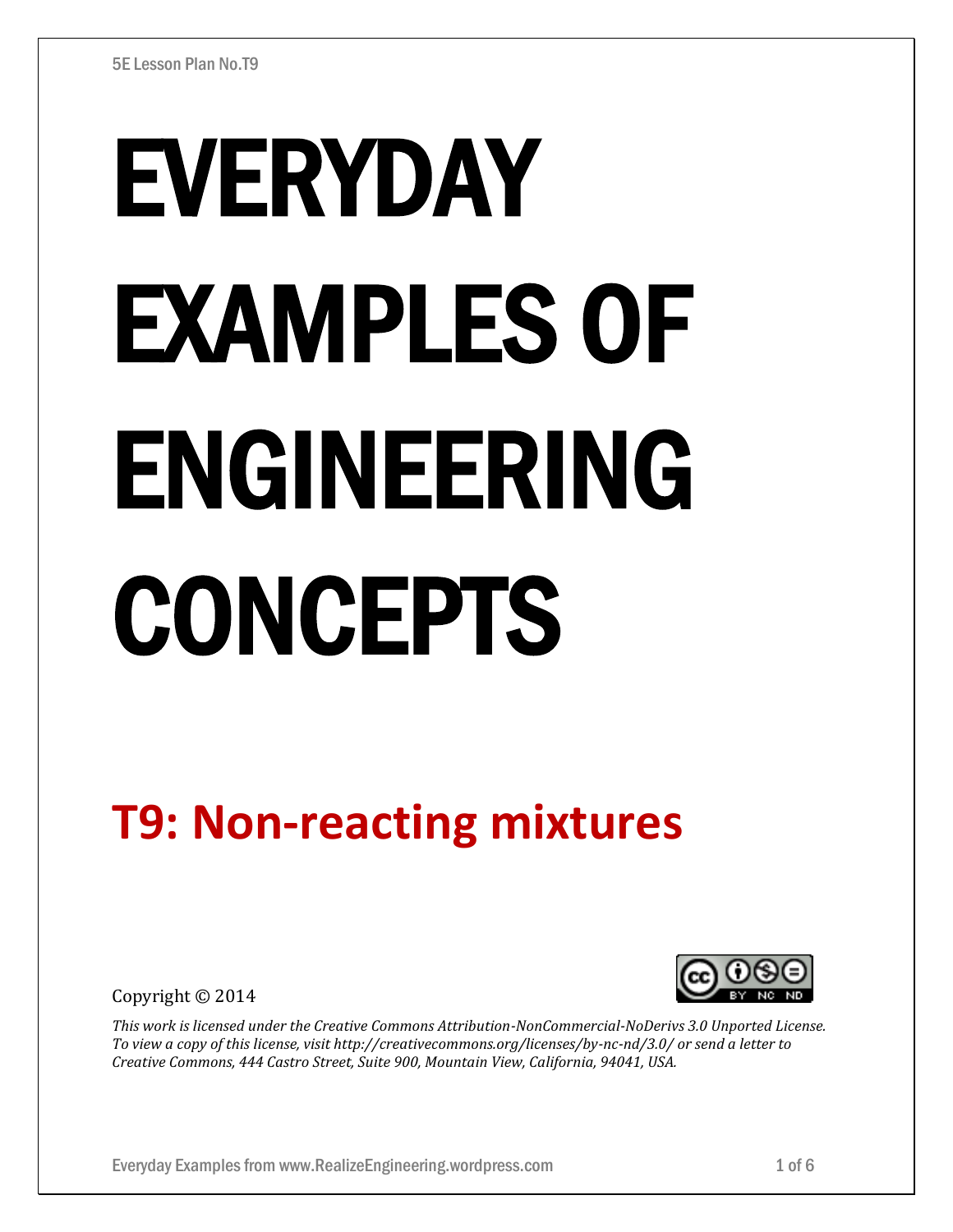*This is an extract from 'Real Life Examples in Thermodynamics: Lesson plans and solutions' edited by Eann A. Patterson, first published in 2010 (ISBN:* 978-0-9842142-1-1*) and contains suggested exemplars within lesson plans for Sophomore Thermodynamics Courses. They were prepared as part of the NSF-supported project (#0431756) entitled: "Enhancing Diversity in the Undergraduate Mechanical Engineering Population through Curriculum Change".* 

# **INTRODUCTION**

## (from *'Real Life Examples in Thermodynamics: Lesson plans and solutions'*)

These notes are designed to enhance the teaching of a sophomore level course in thermodynamics, increase the accessibility of the principles, and raise the appeal of the subject to students from diverse backgrounds. The notes have been prepared as skeletal lesson plans using the principle of the 5Es: Engage, Explore, Explain, Elaborate and Evaluate. The 5E outline is not original and was developed by the Biological Sciences Curriculum Study<sup>1</sup> in the 1980s from work by Atkin & Karplus<sup>2</sup> in 1962. Today this approach is considered to form part of the constructivist learning theory<sup>3</sup>.

These notes are intended to be used by instructors and are written in a style that addresses the instructor, however this is not intended to exclude students who should find the notes and examples interesting, stimulating and hopefully illuminating, particularly when their instructor is not utilizing them. In the interest of brevity and clarity of presentation, standard derivations, common tables/charts, and definitions are not included since these are readily available in textbooks which these notes are not intended to replace but rather to supplement and enhance. Similarly, it is anticipated that these lesson plans can be used to generate lectures/lessons that supplement those covering the fundamentals of each topic.

This is the third in a series of such notes. The others are entitled 'Real Life Examples in Mechanics of Solids' (ISBN: 978-0-615-20394-2), 'Real Life Examples in Dynamics'(ISBN: 978-0-9842142-0-4).

#### **Acknowledgements**

Many of these examples have arisen through lively discussion in the consortium supported by the NSF grant (#0431756) on "Enhancing Diversity in the Undergraduate Mechanical Engineering Population through Curriculum Change" and the input of these colleagues is cheerfully acknowledged as is the support of National Science Foundation. The comments on an early draft made by Robert D. Handscombe of Handscombe Associates are gratefully acknowledged.

#### Eann A. Patterson

 $\overline{a}$ 

*A.A. Griffith Chair of Structural Materials and Mechanics School of Engineering, University of Liverpool, Liverpool, UK & Royal Society Wolfson Research Merit Award Recipient+*

<sup>&</sup>lt;sup>1</sup> Engleman, Laura (ed.), *The BSCS Story: A History of the Biological Sciences Curriculum Study*. Colorado Springs: BSCS, 2001.

<sup>2</sup> Atkin, J. M. and Karplus, R. (1962). Discovery or invention? *Science Teacher* 29(5): 45.

<sup>3</sup> e.g. Trowbridge, L.W., and Bybee, R.W., *Becoming a secondary school science teacher*. Merrill Pub. Co. Inc., 1990.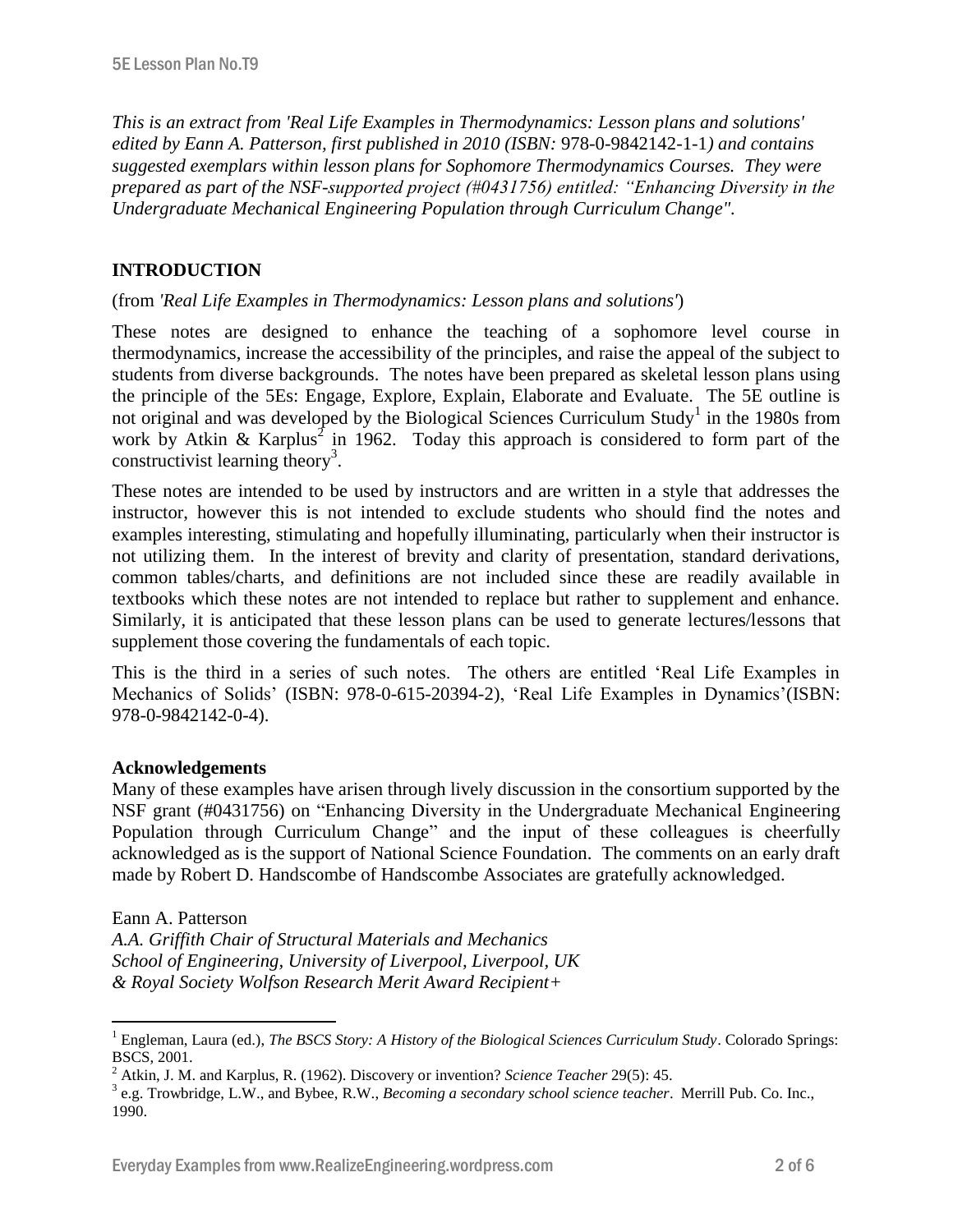# **THERMODYNAMIC APPLICATIONS**

# 9. Topic**: Non-reacting mixtures**

# **Engage:**

Take a  $CO<sub>2</sub>$  fire extinguisher into class and discharge it for a short period to produce a cloud of white gas. This is spectacularly noisy and so will attract the attention of the students. The unit responsible for maintaining fire extinguishers in your institution will almost certainly have one that they will lend you, or may come to class and do the demonstration for you.



# **Explore:**

Discuss with the students that air is a mixture of gases including oxygen (typically about 21%), nitrogen (about 79%), and other gases such as argon and carbon dioxide in very small concentrations. For instance, carbon dioxide is present in the atmosphere at approaching 385 parts per million or 0.000385%; so by discharging a relatively large amount of  $CO<sub>2</sub>$  from the fire extinguisher a local step-change in the concentration is produced. Of course carbon dioxide is heavier than oxygen so it initially settles on the floor which would shut off the supply of oxygen from a fire and hence halt the combustion process.

The carbon dioxide and the other gases in the atmosphere do not react with one another but are mixed together as a result of the second law of thermodynamics which ensures a gradual process of dispersion to achieve maximum entropy as in the case of the balloons in lesson 4. So the carbon dioxide from the fire extinguisher will not stay on the floor but will gradually disperse and mix with the oxygen and nitrogen in the air.

# **Explain:**

Define the apparent molecular weight, *M* of such a mixture as simply the sum of the products of the molar fraction and molecular weight of each component.

$$
M=\sum_{i=1}^j y_i M_i
$$

where  $y_i$  is the molar fraction and  $M_i$  the molar weight of the *i*th component. Also, by definition, the apparent molecular weight is ratio of the mass of a substance, *m* to the number of moles, *N* i.e.  $M = m/N$ .

Discuss that in an ideal gas, molecules are sufficiently sparsely populated that the behavior of one molecule does not influence another. Explain that real gases can closely approximate this behavior when they are at low pressure or high temperatures relative to their critical point, such that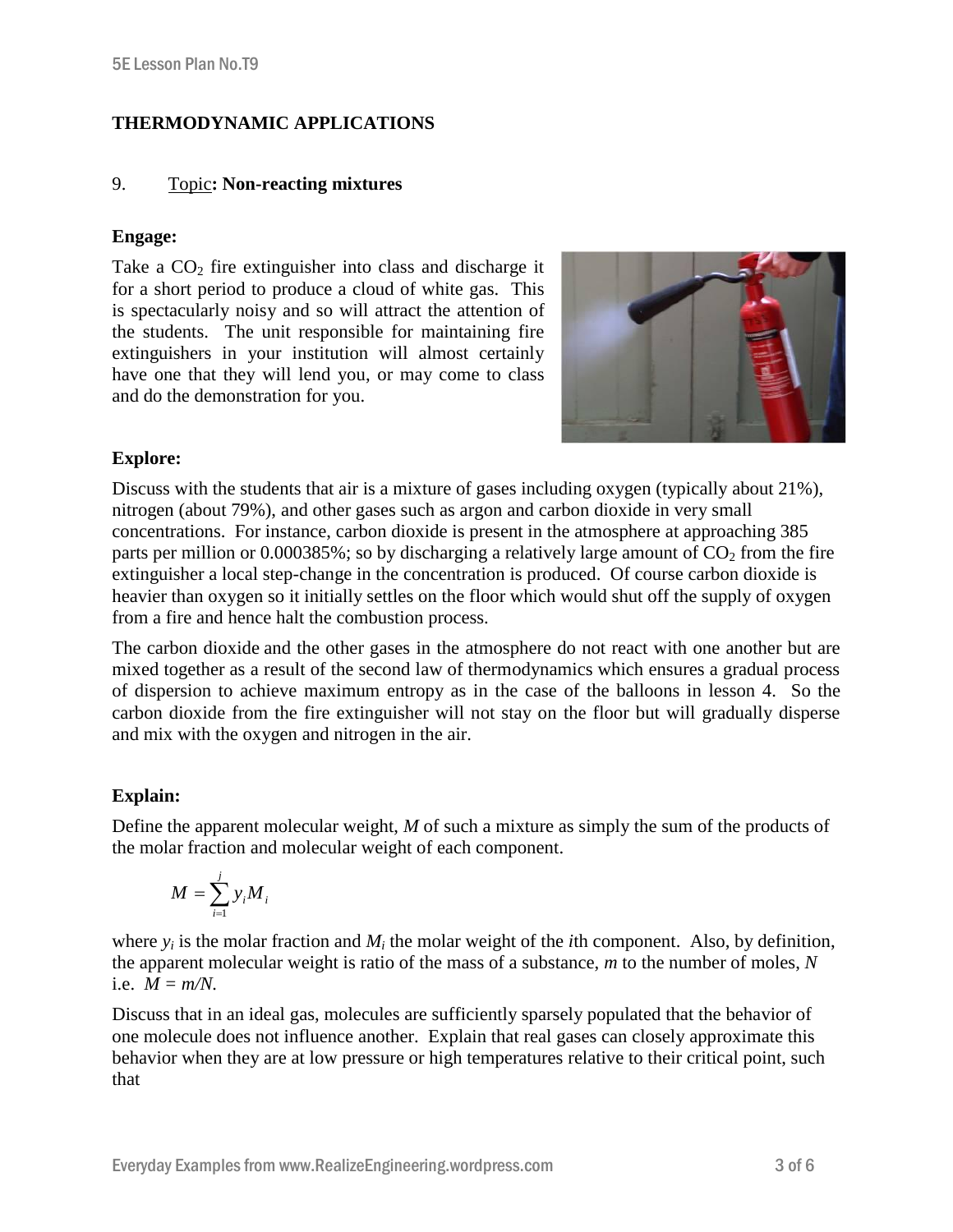#### $PV = ZRT$

where *Z* is the compressibility factor. To obtain the compressibility factor, most charts are based on the reduced pressure and reduced temperature which are the actual absolute pressure and temperature values divided by the critical pressure and temperature of fluid species being studied. A typical compressibility chart can be found at:

[http://www.ent.ohiou.edu/~thermo/property\\_tables/gas/Zfactor.html](http://www.ent.ohiou.edu/~thermo/property_tables/gas/Zfactor.html)

For mixtures, Dalton's law assumes that each component of a gas behaves as an ideal gas as if it were alone at the temperature and volume of the mixture, i.e.,

$$
P_{mixture} = \sum_{i=1}^{k} P_i(T_{mixture}, V_{mixture})
$$

And there is a corresponding relationship for volume known as Amagat's law

$$
V_{mixture} = \sum_{i=1}^{k} P_i(T_{mixture}, P_{mixture})
$$

#### **Elaborate:**

The entropy change during the mixing of gases such as occurred after the fire extinguisher was discharged can be shown to be

$$
\Delta S_{mixing} = \sum_i N_i ((s_F)_i - (s_I)_i) = -R_i \sum_i N_i \ln y_i
$$

where  $N_i$  is the number of moles of the *i*th component of the mixture,  $s_I$  and  $s_F$  are the initial and final specific entropies,  $y_i$  is the mole fraction of the *i*th component and  $R_u$  is the universal gas constant. This can be used to calculate the minimum energy required to separate fluids by assuming the mixing is reversible, i.e. that the work required for separation is equal to the exergy destroyed in mixing

$$
W_{\min} = X_{\text{destroyed}} = T_0 S_{\text{generated}} = -R_u T_0 \sum_i n_i \ln y
$$

In order to sequestrate carbon dioxide generated during the combustion process in power stations, it is necessary to separate it from the exhaust gases. If we assume that the mole fraction of carbon dioxide is one third and the separation is to be performed at  $100^{\circ}$ C (after cooling of the gases in a heat exchanger) then

$$
\frac{W_{\text{min}}}{n} = -8.314 \times 373 \times 1 \times \ln 0.3 = 3734 \text{ J/mol}
$$

And since a mole of carbon dioxide has a molecular mass,  $M = 44$  (=12+(16×2)) and  $M = m/n$ so substituting:

$$
\frac{W_{\text{min}}}{m} = 3734 \times 44 = 164 \text{ kJ/kg}
$$

You can look up the carbon dioxide production and generating capacity for your local power plant at [http://carma.org/dig/show/energy+plant.](http://carma.org/dig/show/energy+plant) Using data for the editor's local coal-fired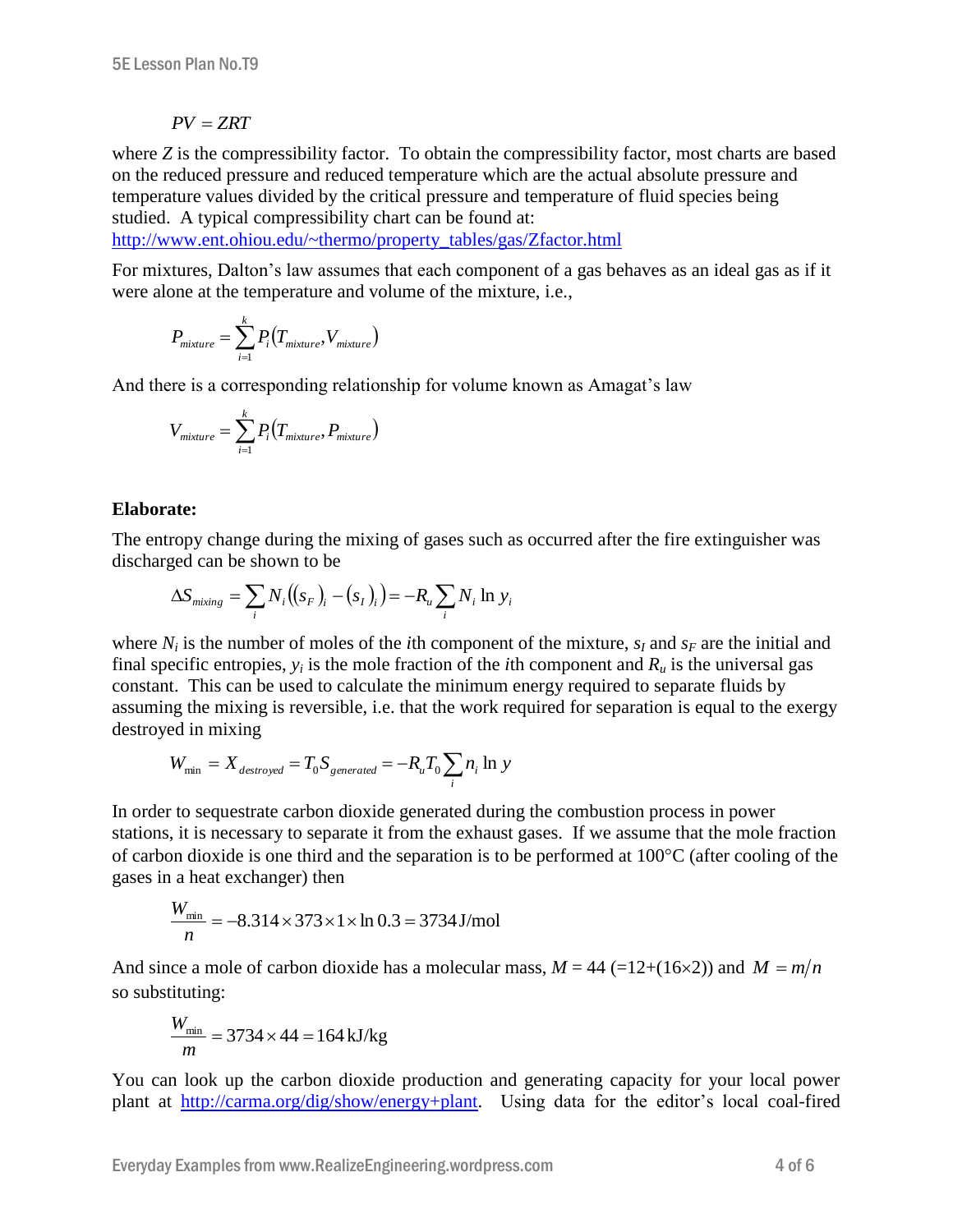power-station which generates  $0.83$  kg of  $CO<sub>2</sub>$  per MJ of power so, assuming an ideal process, 13.6%  $(=0.83\times164/1000)$  of the energy generated would be required to sequestrate the carbon dioxide it produces.

### **Evaluate:**

Invite students to attempt the following examples:

### *Example 9.1*

Determine the minimum daily power required to obtain enough fresh water for your needs from seawater.

### Solution

The minimum energy required is obtained by assuming the mixing of fresh water and sea water is reversible, i.e. work required for separation is equal to the exergy destroyed on mixing

$$
W_{\min} = X_{\text{destroyed}} = T_0 S_{\text{generated}} = -R_u T_0 \sum_i N_i \ln y
$$

The average salinity of seawater is 3.5% by mass so the mass fraction of salt,  $\left(m_f\right)_{\text{sat}} = 0.035$ and of water is  $(m_f)_{H_2O} = 0.965$  (=1-0.035); and the molecular masses of salt and water are 58.44 and 18 respectively; so for the mixture

$$
M_{mixture} = \frac{m_{mixture}}{N_{mixture}} = \frac{m_{mixture}}{\sum m_i / M_i} = \frac{1}{\sum m_i / (M_i m_{mixture})} \text{ and } (m_f)_i = \frac{m_i}{m_{mixture}}
$$

$$
\overline{S}_0
$$

 $(M, m_{mixture}) \sum (m_f)/M_i$ 18.45 18.0 0.965 58.44 0.035 1  $\frac{1}{\sqrt{1-\frac{1}{2}}}\frac{1}{\sqrt{1-\frac{1}{2}}}\frac{1}{\sqrt{1-\frac{1}{2}}}\frac{1}{\sqrt{1-\frac{1}{2}}}\frac{1}{\sqrt{1-\frac{1}{2}}}\frac{1}{\sqrt{1-\frac{1}{2}}}\frac{1}{\sqrt{1-\frac{1}{2}}}\frac{1}{\sqrt{1-\frac{1}{2}}}\frac{1}{\sqrt{1-\frac{1}{2}}}\frac{1}{\sqrt{1-\frac{1}{2}}}\frac{1}{\sqrt{1-\frac{1}{2}}}\frac{1}{\sqrt{1-\frac{1}{2}}}\frac{1}{\sqrt{1-\frac{1}{2}}}\frac{1}{\sqrt{1-\$  $\ddot{}$  $=\frac{1}{\sum m_i/(M_i m_{mixture})} = \frac{1}{\sum ((m_f)_i/M_i)} =$  $\frac{mixture}{\sum m_i/(M}$ , $m_{mixture})$   $\sum (m_f)/M$ *M*

And the mole fraction of water is given by

$$
y_{H_2O} = (m_f)_{H_2O} \frac{M_{mixture}}{M_{H_2O}} = 0.965 \times \frac{18.45}{18.0} = 0.989
$$

Now, when the number of moles in a mixture of A and B,  $N_{mixture} = N_A + N_B$  and N<sub>A</sub>>>1, the minimum work to separate 1 mol of substance A from a mixture of *Nmixture* mols is the difference between minimum work required to separate the initial mixture and the minimum work required to separate the remaining mixture, i.e., with 1 kmol removed, which is

$$
(W_{\min})_{kmol} = -R_u T_0 (N_A \ln y_A + N_B \ln y_B) + -R_u T_0 ((N_A - 1) \ln y_A + N_B \ln y_B) = -R_u T_0 \ln y_A
$$

So for 1 kmol of fresh water at  $21^{\circ}$ C, the minimum work will be

$$
(W_{\min})_{H_2O} = -R_u T_0 \ln y_{H_2O} = R_u T_0 \ln(1/y_{H_2O}) = 8.314 \times 294 \times \ln(1/0.989) = 27.2 \text{ kJ/kmol}
$$